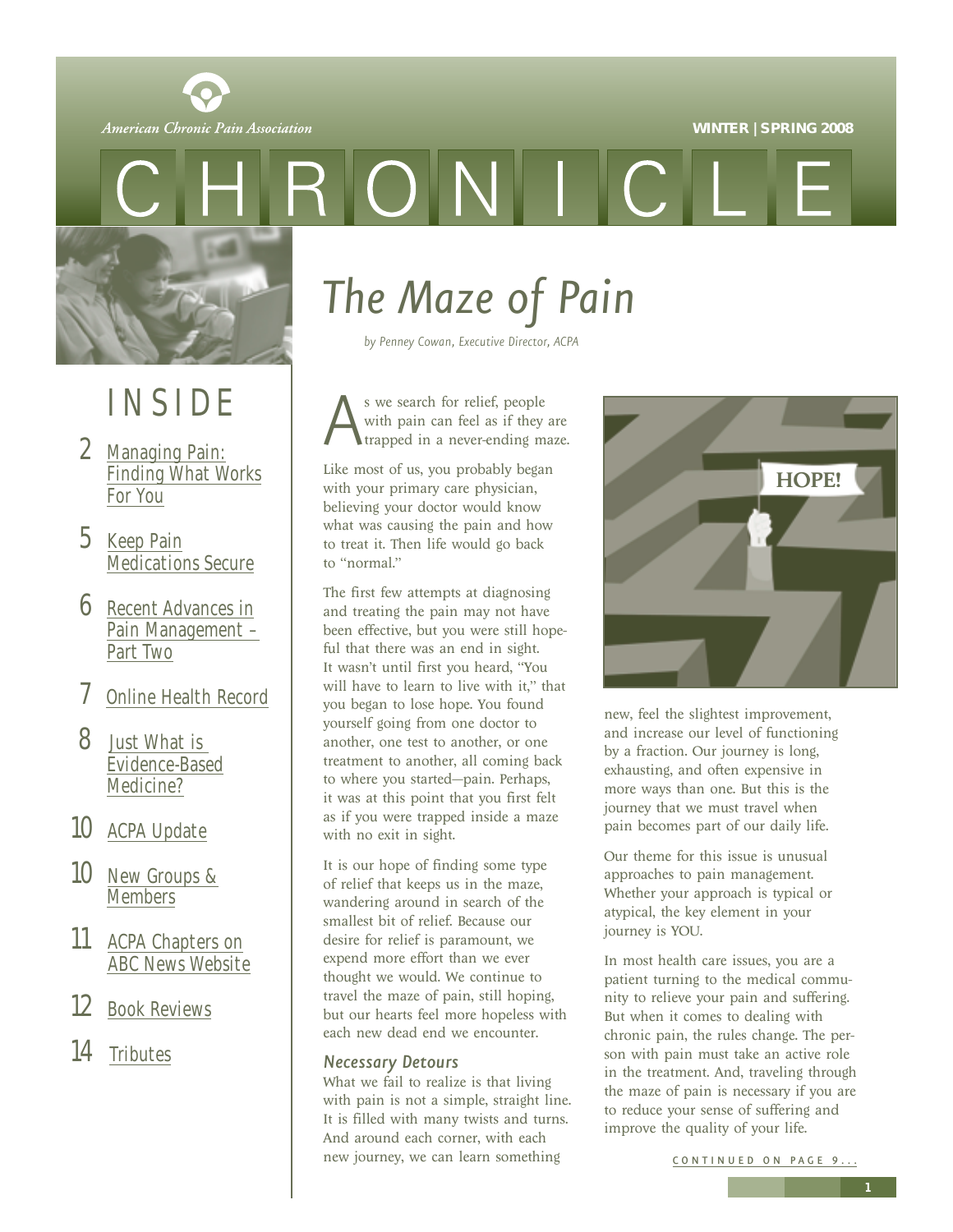# <span id="page-1-0"></span>*Managing Pain: Finding What Works for You*

*On the journey from patient to person, people with chronic pain must find the combination of treatments and activities that work for them personally. These successes involve tools and techniques that may or may not work for anyone else. We share four such stories here.*



### Dogs Provide Help and Heat

*by Sally Price*

How Nancy Gordon of San wrapped around her neck as a heating Diego, California, went from an auto accident in 1992 to a dog pad in 1999 to an inspirational greeting card/gift line in 2005, is a fascinating story.

At the time of the accident Nancy lived in Oregon, working as a licensed clinical social worker. After the accident, she thought she had a severe whiplash. But three years later she learned her pain was from fibromyalgia and chronic fatigue immune deficiency (FMS/CFIDS). After six years of trying to balance work with severe pain and fatigue, she gave up her practice and moved to California, where she had family and the weather was better.

"I was very depressed, having given up my whole life, including a house I had

built on a lake," she said. However, in June 1999 she discovered a rare breed of dog, Xoloitzcuintli or Mexican hairless. Xolos were popular with the ancient Aztecs, who believed the breed had healing powers.

Because they have no fur, the dogs generate heat to stay warm and are hot to the touch, like a heating pad. When Nancy put her hand under her friend's Xolo, she found the pain in her wrist was relieved.

At the time Nancy was using a microwavable heating pad on her neck almost constantly. She realized she could replace it with a live, no microwave "hot dog." Her first Xolo was named Toaster.

Toaster has changed her life, she said. No longer does she have to go to the

*Nancy Gordon's healing dogs include Toaster, around her neck.*

movies and ask her boyfriend to put her heating pad in the movie theater popcorn machine to warm it up. "Toaster resolved that problem," she said with a laugh.

Toaster does more than warm necks and other body parts. She retrieves items, operating on commands she learned during two years of training to become a certified service dog. Offering service dogs for people with chronic pain is a growing specialty.

#### *Discovered by Television*

In 2002, when Toaster was three years old and about to have puppies, she appeared on the cable television channel Animal Planet.

After the TV program was aired, Nancy was "deluged with people asking if I could help them find a Toaster of their own," she said. She is still receiving emails, totaling more than 600 now. "The writers were inspired by the story that gave them hope that there could be something else that could help them besides pain medication," she said.



*Pink likes to help with office work.*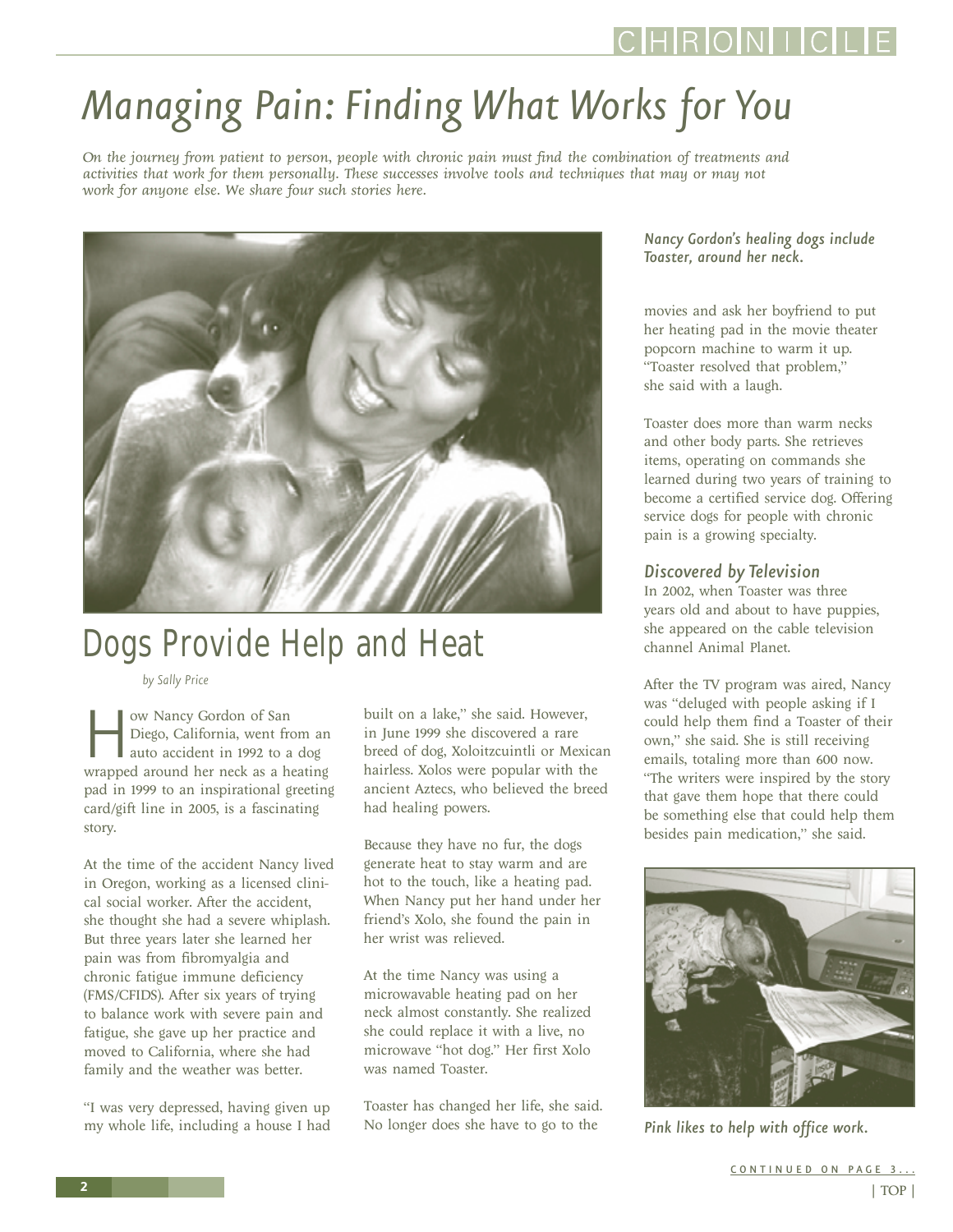#### <span id="page-2-0"></span>[CONTINUED FROM PAGE 2...](#page-1-0)

The requests for Xolo dogs led Nancy to apply for non-profit status so she could start asking for help breeding and sponsoring the dogs for applicants who could not afford these expensive dogs. She filed under the name Xolos for Chronic Pain Relief™ (X-CPR). Visit <www.PawsForComfort.com> for details.

#### *Can-do Attitude*

One of Toaster's pups is a female who almost died shortly after birth. Named "Pink" for her birth color, she walks (and runs) on three legs. Pink is completely hairless, so is "hotter" than Toaster, said Nancy.

Pink is also a certified service dog, and loves retrieving, able to distinguish between four different TV remotes, according to Nancy. The dogs recognize over 115 words, most of which are commands. Pink even retrieves Nancy's cell phone when it rings. In addition, Pink pulls off sweaters and socks, and can pull a blanket up over someone.

She loves picking things up off the floor, said Nancy. She picks up credit cards, coins, and papers. Her "never give up" spirit helped when she couldn't get under a paper on a concrete surface. After repeated tries, "she licked the paper and it stuck to her tongue, and then she grabbed it and excitedly brought it to me."

What attitude could be more helpful for someone with a chronic health problem?

#### *New Sense of Purpose*

Toaster was also the inspiration for a line of greeting cards to encourage people with chronic/terminal health conditions and their caregivers.

Nancy launched the cards in 2005 and is now selling them over the Internet and in gift shops.

### **Gardening Provides Way to Escape**

*by Deborah Wallace, Camarillo, California*

In the nearly 10 years that I've had chronic pain—through contracting CRPS in 1998 and unrelenting migraines in 2005— I've found great relief in gardening.

When tending to our small yard I generally become lost in another world, one free of pain. Even on the "bad days" a few minutes with the plants keeps the pain at a distance. When I am bedridden, my pain is greater and depressing.

Also, the feelings of accomplishment I gain from gardening provides needed value to my life, a sense of worth that I abruptly lost when I was first diagnosed and was no longer able to work.



Recently, I discovered a helpful way to gain relief from pain when traveling by car. The addition of a car seat heater (portable at the moment, but soon to be built in, I hope) has greatly improved my car travelling ability. Trips away from home have increased in number and distance, providing yet another "emotional pain escape."

I hope these little discoveries for my own pain relief can be helpful to others in their search.

This business has given Nancy a "sense of purpose," she said, because, "One of the most devastating side effects of FMS/CFIDS for me was the loss of identity." The business combined her professional experience as a therapist with her personal experience with a chronic illness, and "gave me a way to help others again, because that's in my blood."

*The greeting card business, inspired by Toaster, has given Nancy a renewed sense of purpose and a way to help others again.*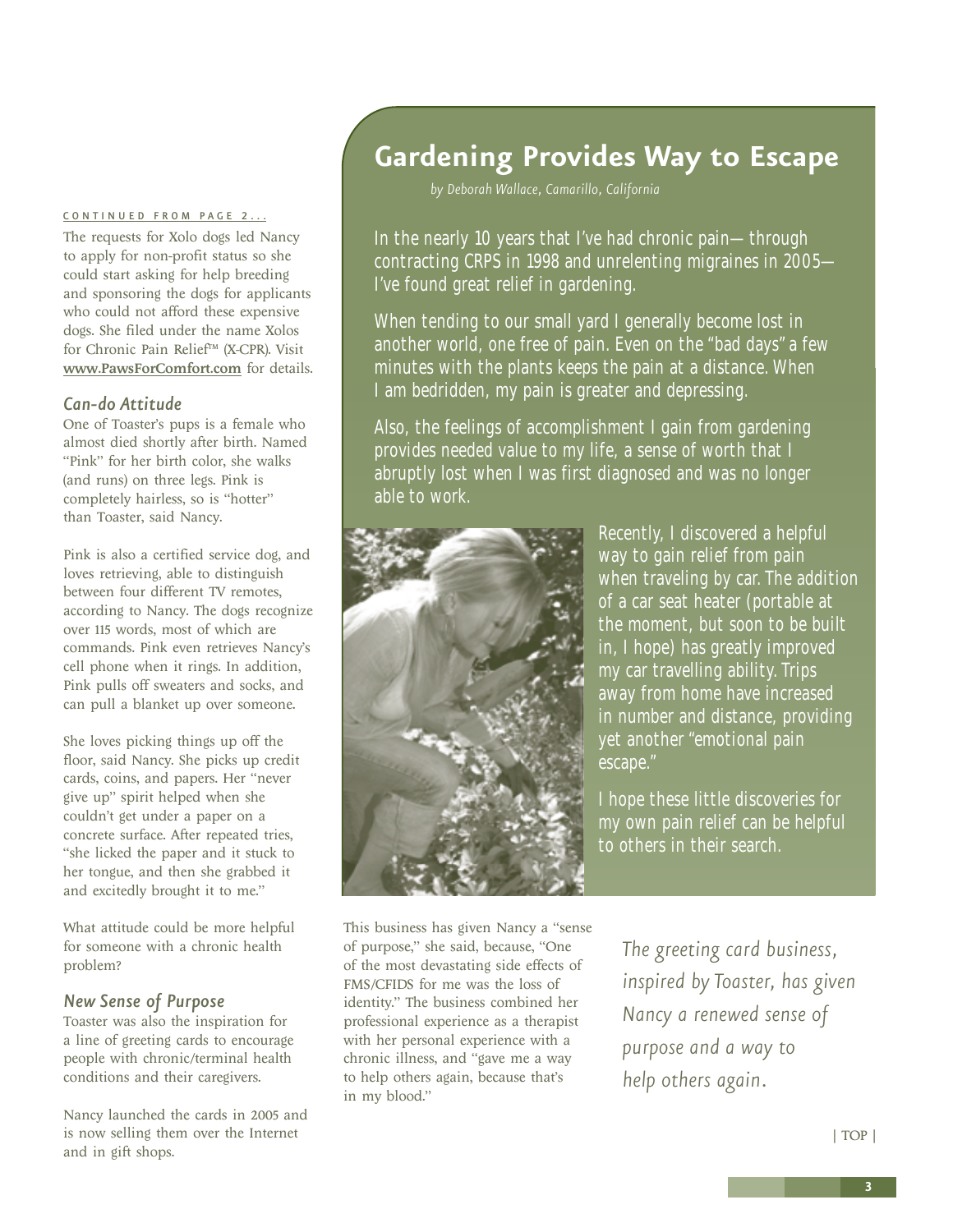### **IOINIL**



### Learning New Ways to Move

*by Sally Price*

ackie Mason's<br>
was severe enc<br>
give up her jol<br>
systems architect. ackie Mason's six-week experience with acute shoulder pain was severe enough to make her fear that she would have to give up her job, ending her 22-year career as a computer

In desperation, she tried physical therapy, chiropractic, massage, and medication, but nothing helped. Then she learned about the work of Dr. Moshe Feldenkrais, who had developed a method of teaching people to move more efficiently.

"In one session, I was pretty much out of pain," Jackie said. That session consisted of "moving me around on a table…finally at one point I felt something give. I think my brain got a message 'you can relieve these muscles' and that's what it did."

Jackie, 49, of Nevada City in northern California, trained for four years in the Feldenkrais style of addressing movement patterns. After working with a physical therapist and discovering she was really gifted at teaching the Feldenkrais movements, she started her own business, "Movement for Life." Jackie is currently seeing about 30 clients a week. She teaches a "movement class" on a local television access station and on the Internet at www.movementforlife.info.

Jackie recently spoke to a local ACPA support group. She said she has worked with people who have had chronic pain for years.

After one to five months of practicing movement awareness exercises, they experienced great pain relief.

#### *Efficient Movements Help Muscles*

What she does, she explained, is work with people to make them more aware of how they move in everyday activities. With her guidance, they begin to practice more efficient ways to move, meaning they're using fewer muscles. "Their brains are changed by the movements," she said.

In Jackie's experience, 80 to 90 percent of people in chronic pain are stuck in movement patterns that are overusing their muscles and continuing their pain. "It's a big transition in thinking," she said of Feldenkrais. "We've all been taught to try harder. This is about doing less with your musculature so you can do more."

In the training, people relearn how to move as they did when they were much younger. This includes new ways to balance and sit. "When we sit, our pelvis is immobilized and starts other organizational problems with our structure," she said. "Cultures that squat don't have these problems." In Feldenkrais, people learn how to sit balanced by rolling their pelvis forward to rest on their sit bones, she said.

Jackie's enthusiasm for Feldenkrais is endless. She said, "Just because you're in your 60s or 70s you don't have to sit in a chair. You can have the movement you had in your 20s." For more information, go to http://feldenkrais-method.org, www.feldenkrais.com or Jackie's own web site at www.movementforlife.info. [| TOP |](#page-0-1)

### **Painting Through the Pain**

#### *by Alison Conte and Sally Price*

Romona Johnson, 44, of Tampa, Florida, suffers from Reflex Sympathetic Dystrophy (RSD), a neurological disorder characterized by severe burning pain, fever, chills, and numbness. For years, she dealt with her pain by painting.

Romona painted with acrylics, using colors to create abstract art that expressed the pain she is feeling. "Painting relaxed my soul. When I was going through a tough time, I painted, and I was distracted from the pain," she said.

According to a recent article in the *Tampa Tribune*, RSD kept Romona from employment and from swimming and shopping, two of her favorite activities. When she is unable to sleep through the night, she paints.

Her favorite tools are not paintbrushes but plastic forks, straws, and plastic shopping bags, which she uses to spread paint around the canvas. Her subjects vary, from abstract designs to nude human figures, and can be inspired by the Florida landscape or stormy weather. "A pleasurable activity, such as painting, can help

people with chronic pain and simultaneously provide them with a distraction and a way to express what they are feeling," she said in the *Tribune* article.

Lately, increased pain has forced her to discontinue the painting that was so important to her, but she encourages others with pain to try it. "Art is a way to express what one feels in ways that words do not express," she said.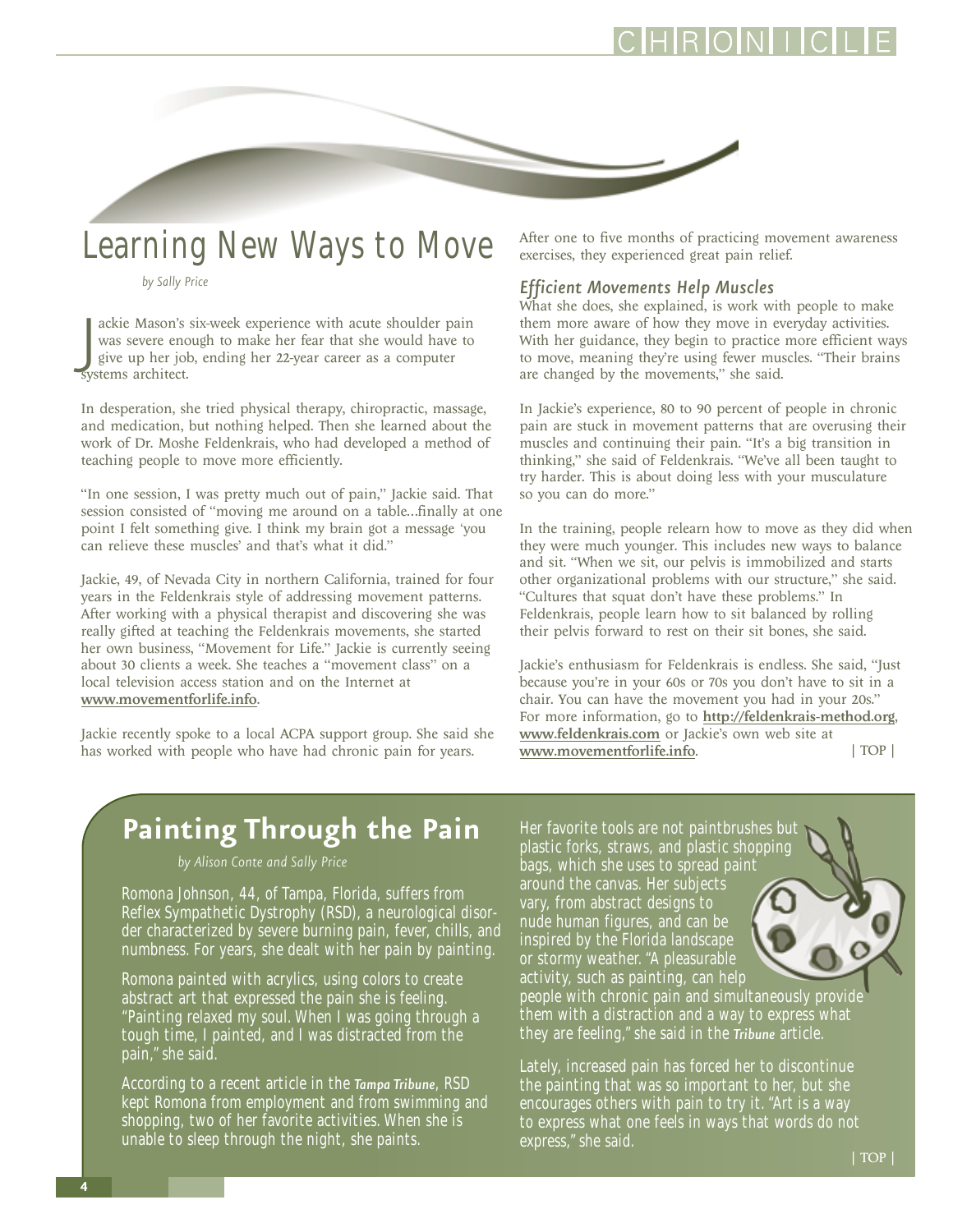### <span id="page-4-0"></span>*Your Role in Medication Safety*

Medications can help people<br>with pain to function more<br>fully and have happier, more<br>productive lives. Yet, as long as there with pain to function more fully and have happier, more have been strong medicines for pain, there have also been people who would abuse those medications. Today, with stories of drug abuse and diversion a staple in the media, medication safety is more important than ever to all of us.

"The number of people legally taking prescription medications, and the number of medications they take, is [increasing rapidly," said Dr. M. Bud](http://www.lockmed.com) Lateef of Pittsburgh. An interventional pain management specialist who treats disorders of the spine, neck, and back pain, Dr. Lateef also develops products to ensure medication security.

"The days of storing medicines in the bedside drawer or medicine cabinet are over," he said. "Drugs must be kept in a lockable container or cabinet, for privacy, safety, and security." This is especially important for narcotic pain medications, insulin syringes, sleeping or anxiety pills, injectable medications, cancer treatments, anti-depressants, and seizure medications.

Pharmaceutical companies are working on new ways to make medications harder to abuse, but there are steps each of us can take every day to ensure the security of the medications that we use to manage pain. Here are some of them.

*Keep your medications in a secure location.* A medicine cabinet may not be the best place to store full vials of your medications. It is too easily accessible to visitors, workers, and others who may be tempted to take some of your medications. In addition, exposure to heat and moisture can cause medications to lose effectiveness. Try putting just a day's dosage at a time in an easy-to-reach location and storing the remainder in a locked drawer or other safe spot.

#### *Keep track of your medications.*

Do you seem to be going through your prescriptions too quickly? If so, someone may be diverting a portion of your medication without your knowledge. Keep a count of pills and note when a prescription should be due for refilling.

#### *Never share your medications.*

Each person will respond to medications differently and many drugs can interact with medications already being taken. Helping a friend by sharing your pills can do him or her harm you never intended.

flushed away, but others need to stay out of the water supply. For greater safety, take unwanted medications out of their containers and mix them with used coffee grounds or used kitty litter. Then they can be disposed of in the trash. You also may ask your pharmacist about drug-take-back programs in your community. Information on the proper disposal of prescription drugs can be found at http://www.whitehousedrugpolicy.gov/ pda/022007.html.

*Try putting just a day's dosage at a time in an easy-to-reach location and storing the remainder in a locked drawer or other safe spot.*

*Dispose of unwanted medications* **safely.** Ask your doctor or pharmacist how to safely get rid of medications you do not plan to take. Some may be

Keeping medications safe and available for those who need them is everyone's responsibility. With just a little effort, you can do your part to ensure that these drugs do only the good they were intended to do. [| TOP |](#page-0-1)

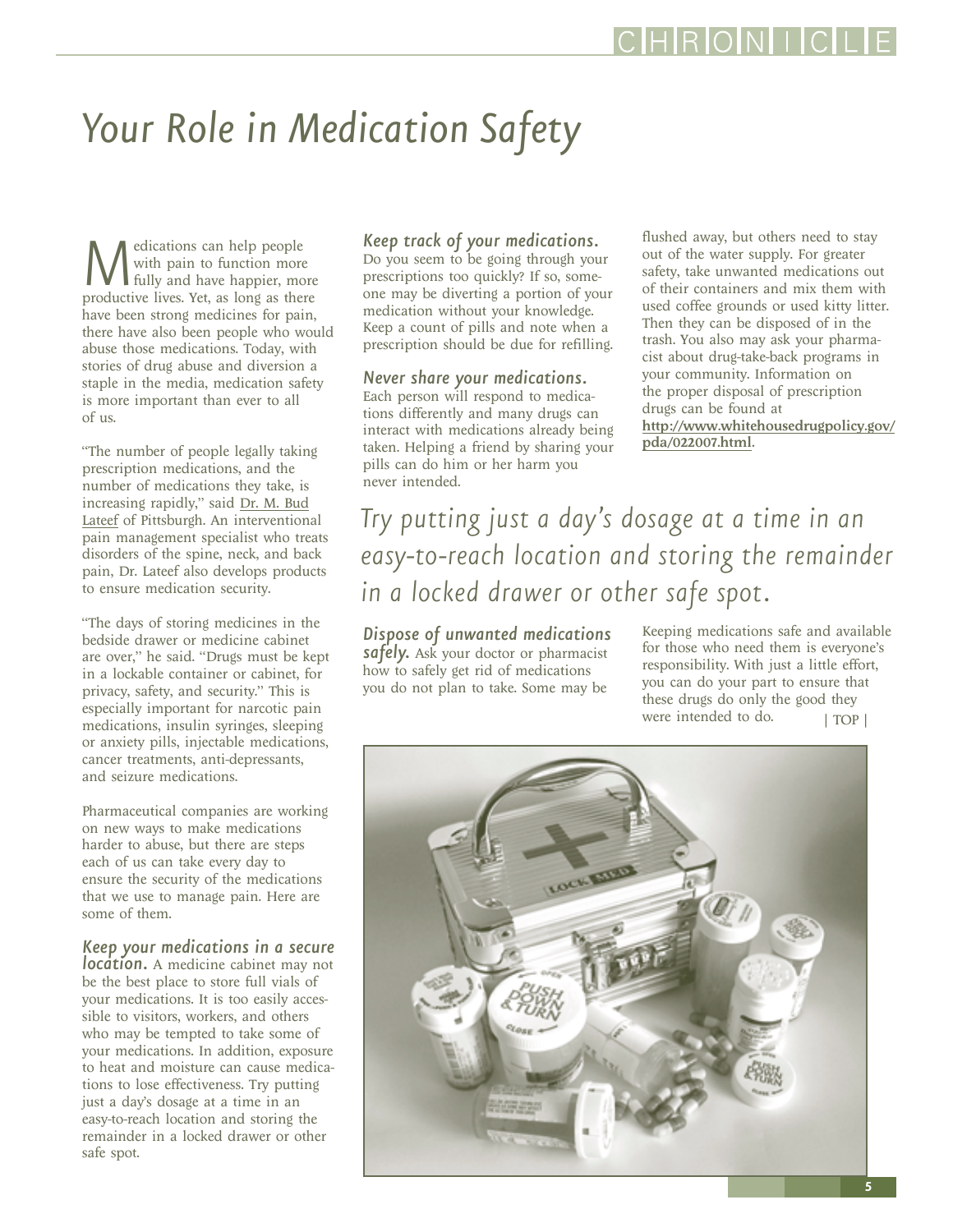### <span id="page-5-0"></span>*Recent Advances in Pain Treatment – Part Two*

*by Steven Feinberg, MD*

*New developments in pain medications were discussed in Part One of this article, published in our Fall 2007 issue, available at www.theacpa.org.*

#### *Pros and Cons of Implantation Technologies*

The technology and equipment for spinal cord stimulators and implanted pumps continues to improve. The manufacturers claim wider and better coverage and there are now rechargeable batteries, lengthening the time between surgical replacements. However, the technology remains expensive. Some medical professionals question the long-term gains and don't feel the technologies have been adequately proven beneficial. Proponents note evidence of cost savings over time although long-term data on lasting effectiveness is lacking.

Ziconotide (Prialt), administered by an implanted pump, is a therapeutic option for treatment of severe chronic pain in persons who have exhausted all other agents, including morphine by an implanted pump, and for whom the potential benefit outweighs the risks of serious neuropsychiatric adverse effects and of having an implanted device. This drug is not benign and before it is utilized, careful consideration should be given to the benefits versus potential negative side effects.

#### *Hyperbaric Oxygen Shows Promise*

Hyperbaric oxygen (HBO) therapy recently has shown promising results for some chronic pain syndromes but its use is far from proven. Several authors claim HBO is a reliable method of treatment and may be beneficial if appropriate persons are selected. Further research is required to identify the best treatment protocol, the cost/benefit ratio, and the safety of HBO in chronic pain management and whether it actually works.

#### *Functional Magnetic Resonance Imaging*

While still in its infancy in the research lab and not yet ready for clinical practice, Functional Magnetic Resonance Imaging or fMRI offers hope for people with persistent pain.

Experts believe that fMRI can be used to show people what areas of their brains are activated when they're in pain. They could then be taught techniques for turning off, or at least turning down, their brain-initiated pain. As a treatment fMRI is similar to biofeedback, helping people with pain associate abnormal physical functioning (like muscle tension and constricted blood vessels that they may be able to learn to control) with signals, like sound or lights.

An interesting article on this subject, *The Strain in Pain Lies Mainly in the Brain*, by Sean Mackey MD, PhD, Director of Stanford University's Pain Management Center, can be found at http://paincenter.stanford.edu/research.

#### *Neurofeedback (EEG Biofeedback)*

One case report and a case series have reported that chronic pain can be reduced through electroencephalogram (EEG) biofeedback (also known as neurofeedback). It has been used to teach people with chronic pain to decrease the type of brain activity associated with pain and increase the type of brain activity associated with relaxation to reduce their pain. But controlled studies showing that this treatment is more effective than placebos have not yet been performed.

#### *Lumbar Disc Replacement*

There continues to be great interest in surgical replacement of lumbar discs. It has been widely used in Europe and is becoming more popular in the United States. There are strong proponents who tout its benefit while others question its relative effectiveness and long-term efficacy compared to rehabilitation programs.

#### *The Biopsychosocial Model of Functional Restoration*

One of the "new" changes in pain treatment is really very old, well-researched, and well-established. It is as much philosophical as anything else. There is a growing rebirth and revitalization in pain treatment of the biopsychosocial model and the concept of functional restoration.

The traditional approach, termed the biomedical model, views pain as being directly caused by a specific injury or disease. Treatments are designed to correct physical pathology or to cut or block the pain pathways either by drugs or invasive procedures such as surgery or nerve blocks. While this model seems to work with acute and some chronic disease states, these approaches often result in inadequate pain relief and unacceptable levels of disability that persist well after the original injury has stabilized or healed. There are also side effects associated with all of these treatments that may actually require additional treatments and in some instances result in even greater pain.

The biopsychosocial model uses a functional restoration approach. It recognizes that pain is ultimately the sum of a person's:

- ❋ Medical condition
- ❋ Psychological state
- ❋ Cultural background/belief system, and
- ❋ Interactions with their environment such as the workplace, home, disability system, and medical providers.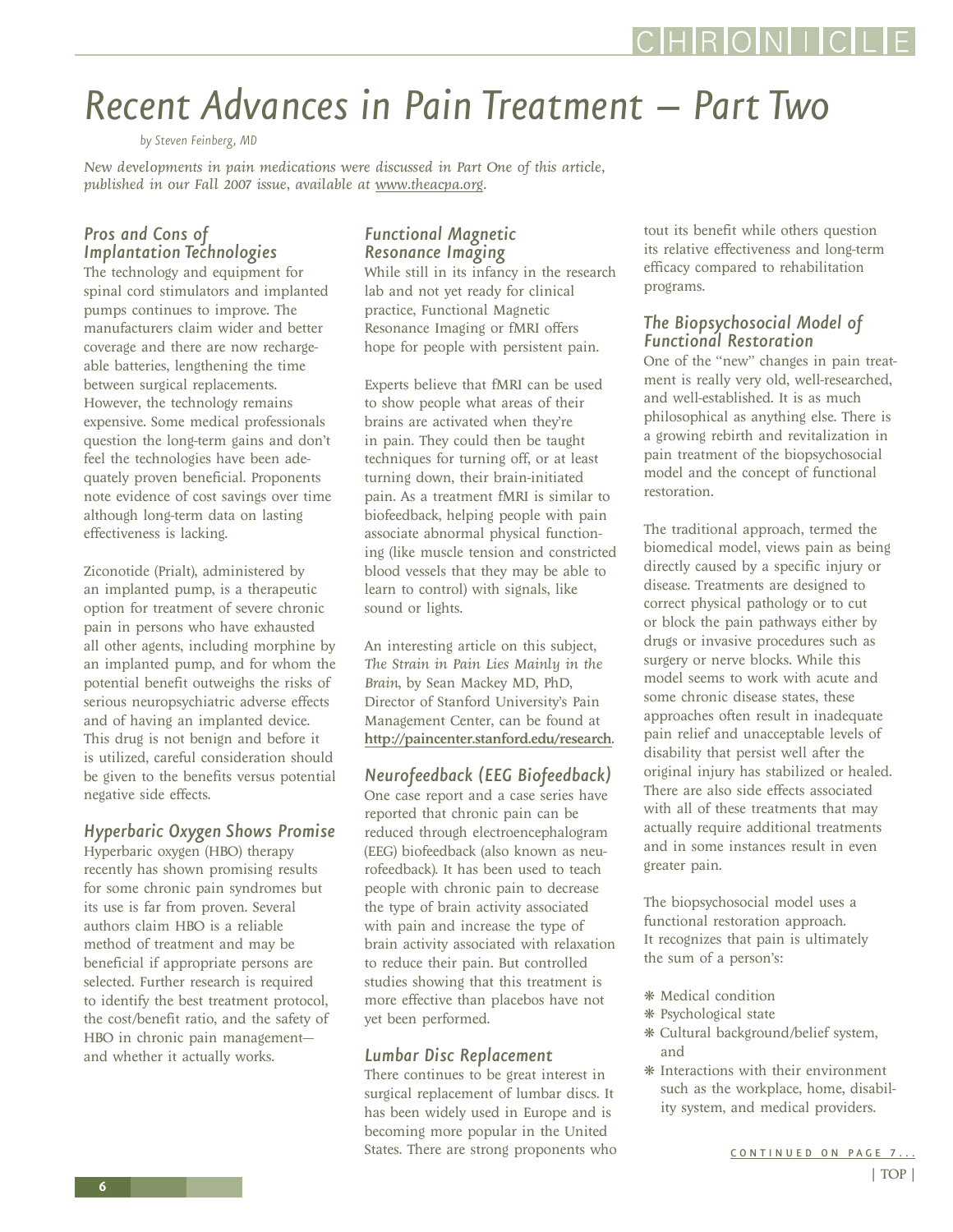<span id="page-6-0"></span>*There is a shift of health responsibility from the doctors and therapists to the person.*

#### [CONTINUED FROM PAGE 6...](#page-5-0)

In the biopsychosocial model the focus is on the person, not the disease or physical pathology. Appropriate treatment in this functional restoration model includes assessment of the person's dynamic physical functional status. Along with traditional tests for strength, sensation, and range of motion are measures of what the individual can and cannot do functionally in terms of activities of daily living and work-related functions.

The assessment reviews psychosocial strengths and weaknesses including an analysis of the individual's support system. It also includes efforts at education of the individual and family members along with expectation management, functional goal setting, ongoing assessment of the individual's participation and compliance, complicating problems, and progress toward achievement of goals.

There is now evidence from a number of controlled trials that self-hypnosis training, one of the components often used in biopsychosocial treatments, can reduce pain severity in some (but not all) individuals with chronic pain, and that these reductions can last at least 12 months (the length of follow-up from these studies). Even though not everyone reports a long-lasting reduction in their pain with this treatment, the majority report that once they learn self-hypnosis techniques, they can use them to obtain short-term reductions in pain that last for hours.

Functional restoration and pain management skill training includes a focus on education, a de-emphasis on passive therapies, with importance placed on a home exercise/self-management effort. There is a shift of health and well-being responsibility (locus of control) from the doctors and therapists to the person. A substantial body of research has supported the benefits of this approach not only in pain reduction but physical and emotional functioning. This also results in less utilization of health care with few, if any, adverse events. *(Editor's note: This is the pain management strategy the ACPA has taught for more than 25 years.)*

**Dr. Steven Feinberg, Physiatrist and Pain Medicine Specialist, evaluates and treats patients with complex cases in his Palo Alto, CA office.**

[| TOP |](#page-0-1)

## *Track Pain Through Online Health Record*

NoMoreClipboard.com, an online Personal Health Record, now includes a free pain management module from ReliefInsite.com. The daily pain diary and helpful graphics help people to record pain location and intensity, capture symptoms, and track medications.

NoMoreClipboard allows you to store health information such as allergies, medications, and medical conditions in a secure online environment, monitor your progress over time, and transfer data to selected physicians and healthcare providers. For more information go to www.nomoreclipboard.com or www.reliefinsite.com.

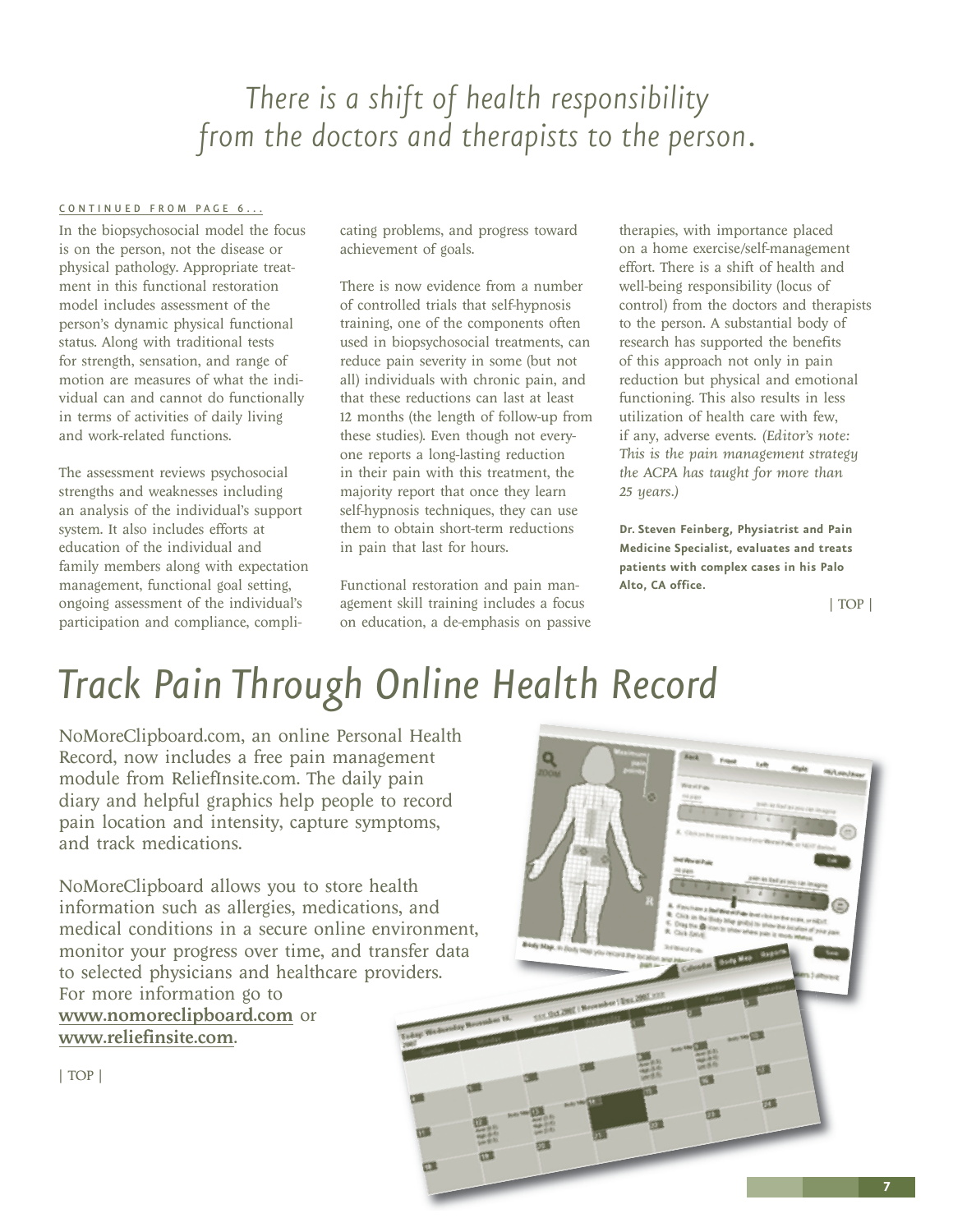## <span id="page-7-0"></span>*Just What is Evidence-Based Medicine?*

*by Jennifer Christian, MD, MPH of Webility Corporation, and ACPA Board Member*

*Evidence-based medicine is a new concept that physicians, legislators, and insurance companies are using to decide how to provide health care. It may strongly influence the way you receive pain relief.* 

The best short definition I've see<br>for evidence-based medicine is<br>Dr. David Sackett's: "Evidence-<br>based medicine is the conscientious, he best short definition I've seen for evidence-based medicine is Dr. David Sackett's: "Evidenceexplicit, and judicious use of current best evidence in making decisions about the care of individual patients.... integrating individual clinical expertise with the best available external clinical evidence from systematic research."

However, the phrase "evidence-based medicine" has also become a buzz word, and like many hot topics, the term has been distorted and misused.

Evidence-based medicine involves evidence derived from scientific research, but people who do not know much about the scientific method often have unrealistic expectations about how the scientific community does its work. For example, it is understandable but incorrect to assume that:

- ❋ All the important questions/issues in medicine have been researched
- ❋ The research that has been done is good and has shown clear results
- ❋ Most doctors know how to determine what all the accumulated medical evidence on a particular topic actually means
- ❋ The results of the latest scientific research are generally available to clinicians
- ❋ Those clinicians can simply look up what to do and do it!

#### *The Not-So Scientific Method*

Scientific insiders have always known that the scientific method is a rather crude attempt to pin down the messy thing we call reality and put it in a neat little box. In actuality, scientists take scientific "facts" with a grain of salt.

When I went to medical school, we were taught that 50 percent of what medical science knew then as truth would be proven false within 10 or 20 years. That's still true today. It's best to think of medical science as an on-going series of successive approximations or models of "reality," each more accurate than its predecessor.

In order for research to be done someone must want to do it and someone must pay for it. So in many areas, there hasn't been any research at all. If an issue hasn't been studied widely, as is the case with chronic pain, there will be little "scientific evidence."

Thus, it is unrealistic to expect that the only medical treatments that will be approved or should be prescribed are those supported by scientific medical evidence—particularly if you define "evidence" as established and "settled" research results.

Experts say that only about four percent of all types of medical treatments delivered in the U.S. today have a solid evidence basis. (A slightly rosier fact is that about half of U.S. residents receive appropriate care, because the relatively few treatments that are the most commonly employed have been scientifically tested for safety and efficacy.)

#### *Developing Theories without Evidence*

The basic idea of the scientific method is to start with an assertion or a theory and then test it or compare it with another idea by observing, documenting, measuring, and comparing the results. First studies that scientists do are generally simple, quick, and rather crude. This is because funders of research look for promising early evidence before making the kinds of large investments required to support

a series of well-designed randomized controlled trials—the highest quality studies.

So, it is appropriate and correct for the first literature in a new area of inquiry to consist of case reports, case series, and case-control studies. You could call these "pilot studies."

What's not good is to accept these findings as "proven."

So, there's nothing actually wrong here, because this is how science works: until scientists decide to take a "rigorous" look at an area of life, and until major investments are made in the highest quality research studies, people simply do their best—they make up their own way, or imitate the way that others do it, or do it the way that "authorities" say is the right way.

#### *Scientific Truths Come and Go*

The wavefront of science is continually moving forward, but I like to think of scientific progress as the ocean lapping the beach during an incoming tide. There are waves crashing and rushing up and down on the sand—just as the latest scientific findings often seem to contradict each other or are proven wrong the next year. (The studies on the bad/protective effects of coffee/tea/ caffeine and hormone replacement therapy are examples.)

There are also the great new drugs that are announced, only to have horrible side effects revealed a few years later (Vioxx, phen-fen, thalidomide). Naturally, this area is unstable and in constant flux—it's the breaking surf of science.

But hidden by the surf, the ocean itself is creeping up the beach—there is progress being made, and areas that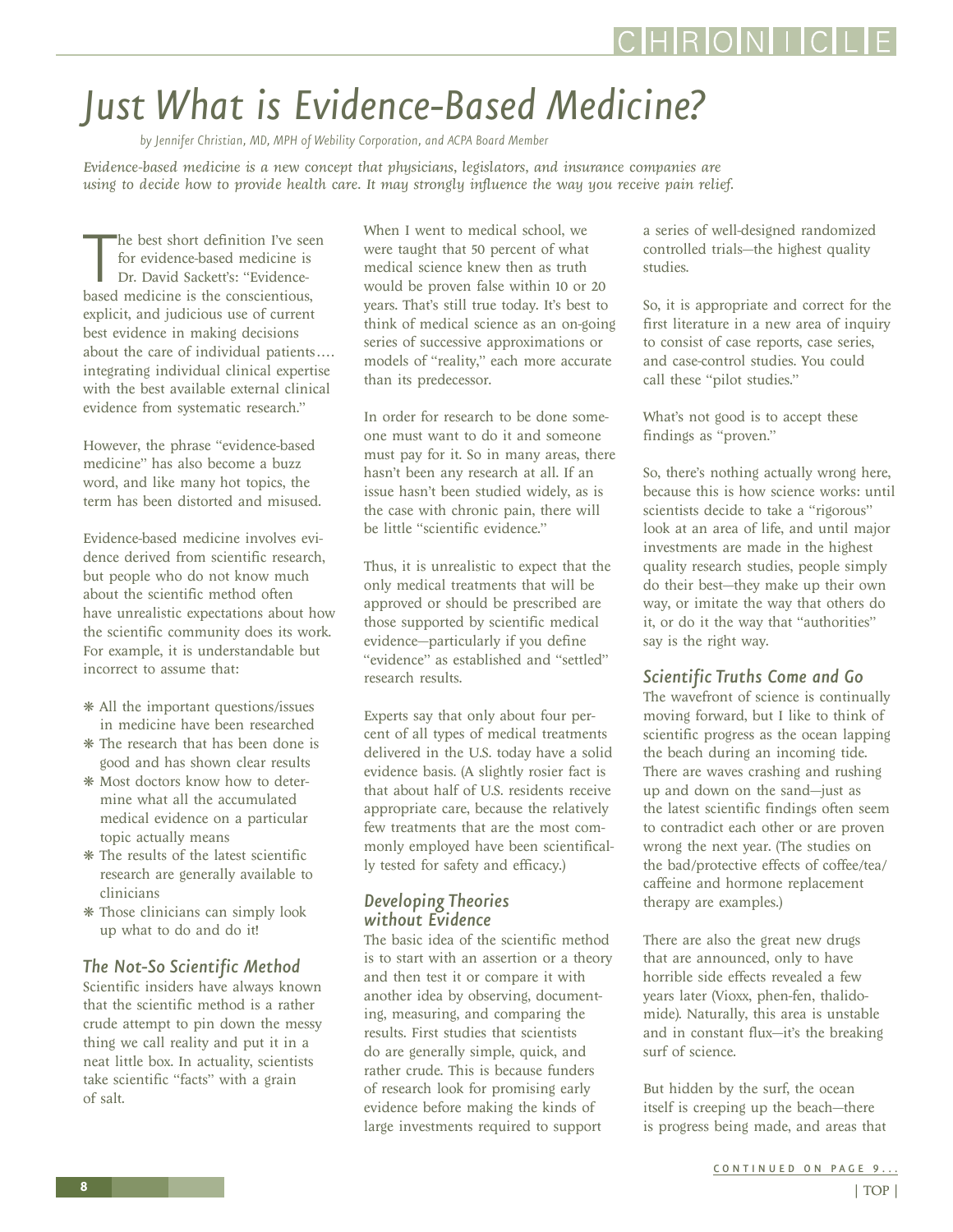#### <span id="page-8-0"></span>[CONTINUED FROM PAGE 8...](#page-7-0)

used to be the tumbling surf are now calm water. For example, there is little dispute these days that smoking cigarettes causes cancer, that seatbelts save lives, what causes AIDS, or whether laparoscopic surgery leads to a faster recovery. But it wasn't long ago that each of these topics was fiercely debated.

#### *Ongoing Clinical Reviews are Unrealistic*

To make an evidence-based health care decision, physicians must do a lot of work: assemble all the available studies, assess each one's strengths and weaknesses, weigh them all against each other, see what they say as a whole, and come up with a reasonable overall assessment of what the evidence says you should actually do.

In medical school, we did not learn much about how to read medical articles critically. However, after medical school, I went to public health school and studied biostatistics and epidemiology courses, learning to identify the falseness and audacity when I heard it.

But I still defer to experts in evaluating research design. It's simply ridiculous to expect every practicing clinician to have this level of expertise and to have the time to do it for themselves.

In life, people have to make decisions using the best data currently available, as insufficient and imperfect as it may be.

Professionals in other fields rely on fragments of information and incidental observations all the time, to run investment firms, election forecasts, and even the federal government.

#### *Seek Experienced Care, Follow Guidelines*

When treating chronic pain, a doctor who's really trying to do the right thing will seek and use the best available aggregate evidence. This is probably not the "newest" evidence based on a single study because that study is still in the "scientific surf."

Most doctors have not been trained to evaluate the quality of accumulated

scientific evidence—and the quality of the best available evidence is rarely very good. And, too many doctors simply prefer the treatments they are familiar with and have used with some success.

To those seeking to follow the best course possible, I strongly recommend that:

- ❋ You select doctors who pride themselves in following evidencebased guidelines whenever they are available, and who have enough practical clinical experience to make wise recommendations to you.
- ❋ You use common sense to determine if a treatment is actually working for you and helps you function better. If a medication is not helping you *do* what you want to *do*, and *be* the kind of person you want to *be*, then it's not working, even if you say you "feel better." If your medication or treatment regimen as a whole makes you more able to function in everyday life, then it *is* working.

[| TOP |](#page-0-1)

### The Maze of Pain **[CONTINUED FROM PAGE 1...](#page-0-1)**

Much of what will help you through the maze could be considered unusual: biofeedback, acupuncture, yoga, medications, exercise, diet, stress management, individual and family counseling, alternative therapies, and most importantly, personal involvement. So we need to be well-informed consumers, and learn about each treatment before making decisions. I hope you will keep an open mind when traveling through this maze of twists and turns, as you make the transition from patient to person.

The ACPA is currently seeking funding to develop interactive units called *The Maze of Pain*, based on the *ACPA [Ten Steps from Patient to Person](http://www.theacpa.org/people/ten_steps.asp)*. We hope to provide a guide through this complex maze, a guide that will help you improve the quality of your life and reduce your sense of suffering by increasing your understanding and knowledge of pain management skills.

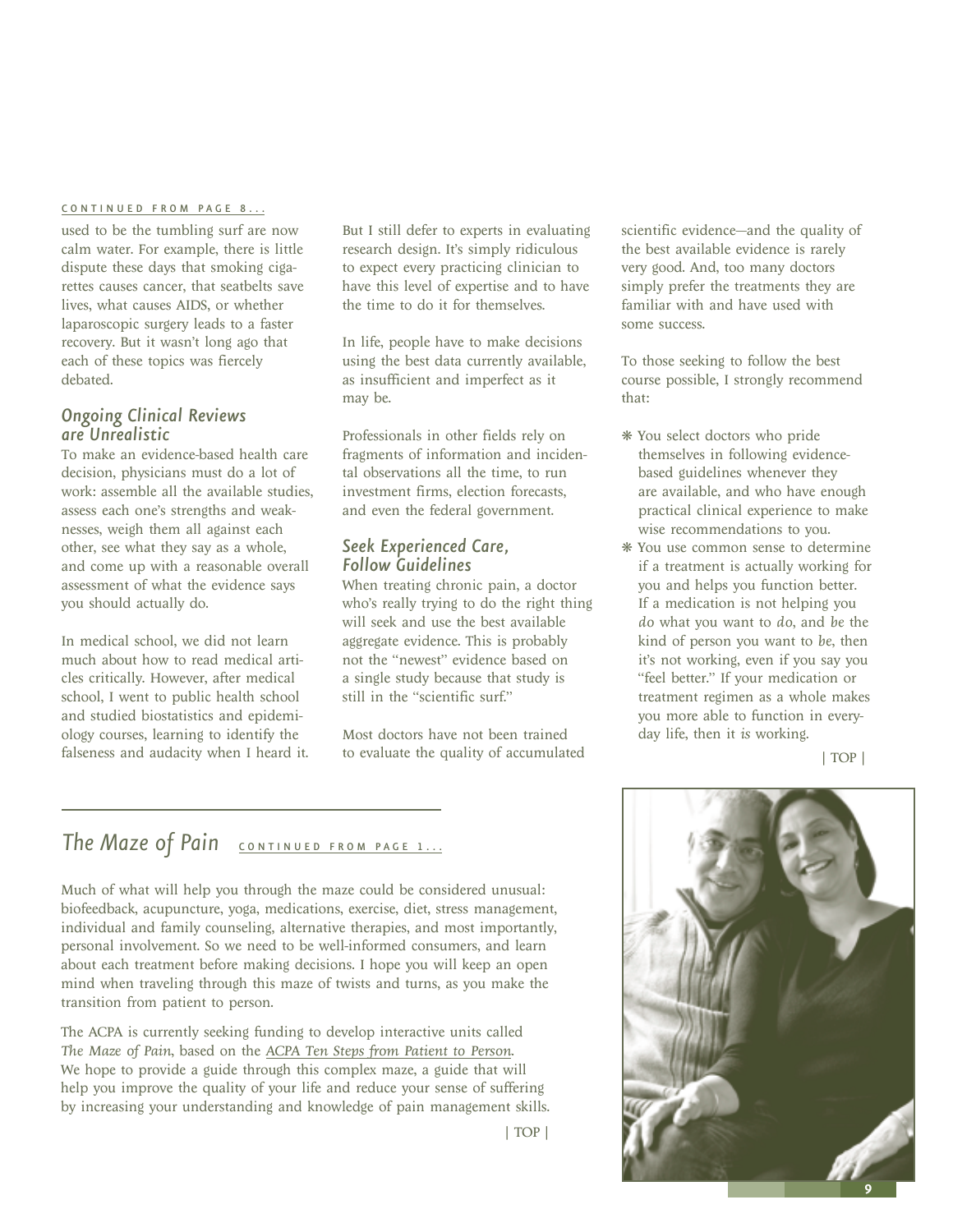### <span id="page-9-0"></span>*New ACPA Groups*

#### *Welcome to our new groups and facilitators.*

*Laurie Vaulker Goodyear, AZ*

*Katie Frazer Sun City West, AZ*

*Shelly Henson Sun City West, AZ*

> *Ann Kilby Tucson, AZ*

*Kathleen Leonard Tucson, AZ*

*Emilkis M. Marrero Bell, CA*

> *Ann Barnes Lakewood, CA*

*Nora Silva Norwalk, CA*

*Lee Westerlin Norwalk, CA*

*Kelli Tice San Jose, CA*

*Angela Greg Whittier, CA*

*Dana King Wilmington, DE*

*Debbie Edwards Cape Coral, FL*

*Patrick Goertz Wichita, KS*

*Ernest Merritt and Jane Avery Saco, ME*

*Lauren Blumer Jackson, NJ*

*Sheila Netz*

*Mary Merden*

## *ACPA Update*

*Catching up with the Board*

*by MaryAnn Farrell, Regional Facilitator* 

On October 20, 2007, I attended the ACPA annual full board meeting in Pittsburgh to give my input as a member of the ACPA, as a support group facilitator, and as the Regional Director of Western Pennsylvania. I was impressed overall with the board's knowledge and willingness to be available to all members and hope that my presence there properly represented us all.

Since the ACPA has grown so much over the past 25 years, our needs and resources have grown as well. Now serving on the board are 18 people: professionals in public relations, law, business, and finance along with physician specialists in pain management, anesthesiology, and emergency care as well as nurse practitioners, and pharmacists.

To me, this group seemed to care very much that ACPA members are able to live well as fulfilled persons, not patients. A few questioned me about my support group, asking how often we meet, what we do, and "Did I ever have special training to be a facilitator?" To that last question I smiled and replied, "I use the ACPA Facilitators Guide, but much of what I learn is through my life experiences and those of my fellow group members."

At the board meeting I learned a lot, gave my opinion (when asked) and concluded that the board is continuing to work well with members and support groups, often through information on the ACPA Web site.

As for public policy, most of our board members do exhibit an understanding of life with chronic pain. They will continue to share this with the media, employers, and veterans groups, as well as fight against disparities in pain care. Because I lived in a rural area for 14 years, I became acutely aware of the lack of understanding of among health care providers to those specific populations.

The board certainly understands our ACPA mission of moving from patients to persons, as well as how to support our family members. In 2007, the board worked hard to make the health care community and the public—aware of our individual and collective issues, struggles, successes, feelings of isolation, frustration, and more. I see that that change is happening, though slowly.

#### *Real Women, Real Pain*

The International Association for the Study of Pain is launching a new campaign, "Real Women, Real Pain; Global Year Against Pain 2007-2008."

According to the IASP, chronic pain affects a higher proportion of women than men around the world. Unfortunately women are less likely to receive treatment than men, due to societal and cultural norms and economic and governmental barriers. Drawing attention to this global issue is a first step toward reducing women's pain and suffering.

IASP members and chapters will be organizing various programs and events to raise awareness of pain conditions affecting women and highlight the disparities between genders. A media campaign will seek to educate the public, healthcare providers and government leaders/agencies about these issues.

The ACPA joins with the IASP in working to reduce the pain and suffering of women worldwide. To learn more, go to http://www.iasp-pain.org. [| TOP |](#page-0-1)

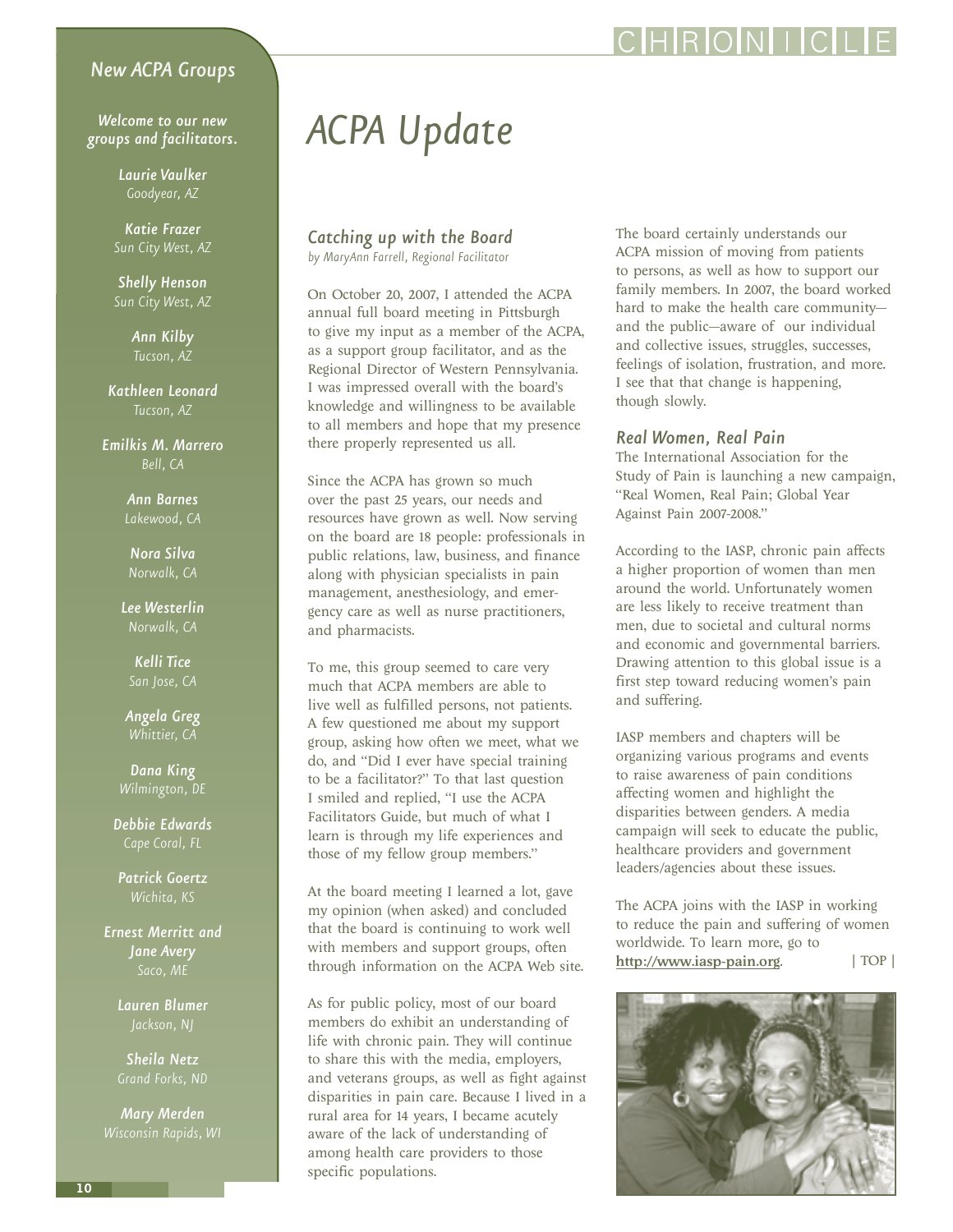### IOINLI

## <span id="page-10-0"></span>*ACPA Chapters on ABC News Website*

Who thought that living with<br>famous? It happened to AC<br>chapter members in New Jersey and chronic pain could make you famous? It happened to ACPA Massachusetts last December.

Pat Merritt is New Jersey Regional Director and facilitator of the Morris & Warren County New Jersey Chapters of the ACPA. She told us how on Dec. 10, 2007, a producer from ABC News met with chapter members to work on an online network project focusing on chronic pain. The website "On Call Plus" features educational and resource information on several conditions including diabetes, breast cancer, and now chronic pain.

"Our group was asked to come up with questions for the medical specialists treating chronic pain. These ranged from medication usage and side effects to surgery, activity tolerance, and coping with feelings of depression and sadness. What emerged from our group was a sincere desire to learn how to better cope with chronic pain," said Pat.

"As a facilitator, I was honored by the group's openness and honesty. Not only were we tickled pink to be in front of the cameras but we came together with a focus of helping others. And for many of us, including myself, the experience gave me a profound sense that by sharing my personal experiences, my pain can contribute to society in an influential and positive way."

The Arlington, Massachusetts (Bostonarea) Chapter of the ACPA also got a chance to be "on-camera talent" for a day.

"ABC News came to our usual meeting space with their lights and cameras on Dec. 18, 2007, and 15 of our members came ready to share their experiences with chronic pain. Each of us got a chance, on camera, to ask our most pressing questions about pain that we



would want an expert to answer," said Cindy Steinberg, New England Director and Arlington, Chapter Facilitator. "Our questions covered a broad array of topics ranging from information on treatment options like implantable nerve stimulators and nerve blocks to questions about specific pain conditions such as fibromyalgia and RSD."

"We also were asked to participate in small group discussions about life with chronic pain for a Round Table Discussion feature," Cindy said. "We were given questions such as 'What advice would you give to someone who just found out their pain will be chronic?,' 'What is it like living with a hidden disability?' and 'What has been your experience with doctors?' and asked to discuss them on camera for about 10 minutes. It was a great opportunity to give others—who may not have the benefits of being part of an ACPA support group—the wisdom and advice we have developed over months and years of meeting together."

View "On Call + Pain Management," on www.abcnews.com. Select the health tab for tips about living with pain. The ACPA groups' questions are included, with answers provided by various pain experts. Watch for the Round Table Discussion to appear soon.

*The Chronicle is published quarterly by the American Chronic Pain Association.*

*We welcome essays, poetry, articles, and book reviews written by people with chronic pain or their families.*

*Please send inquiries to:*

The ACPA P.O. Box 850 Rocklin, CA 95677

**Executive Director:** Penney Cowan

**President, Board of Directors:** Nicole Kelly

**Medical Editor:** Steven Feinberg, M.D.

**Copy Editor:** Alison Conte

**Special Features:** Sally Price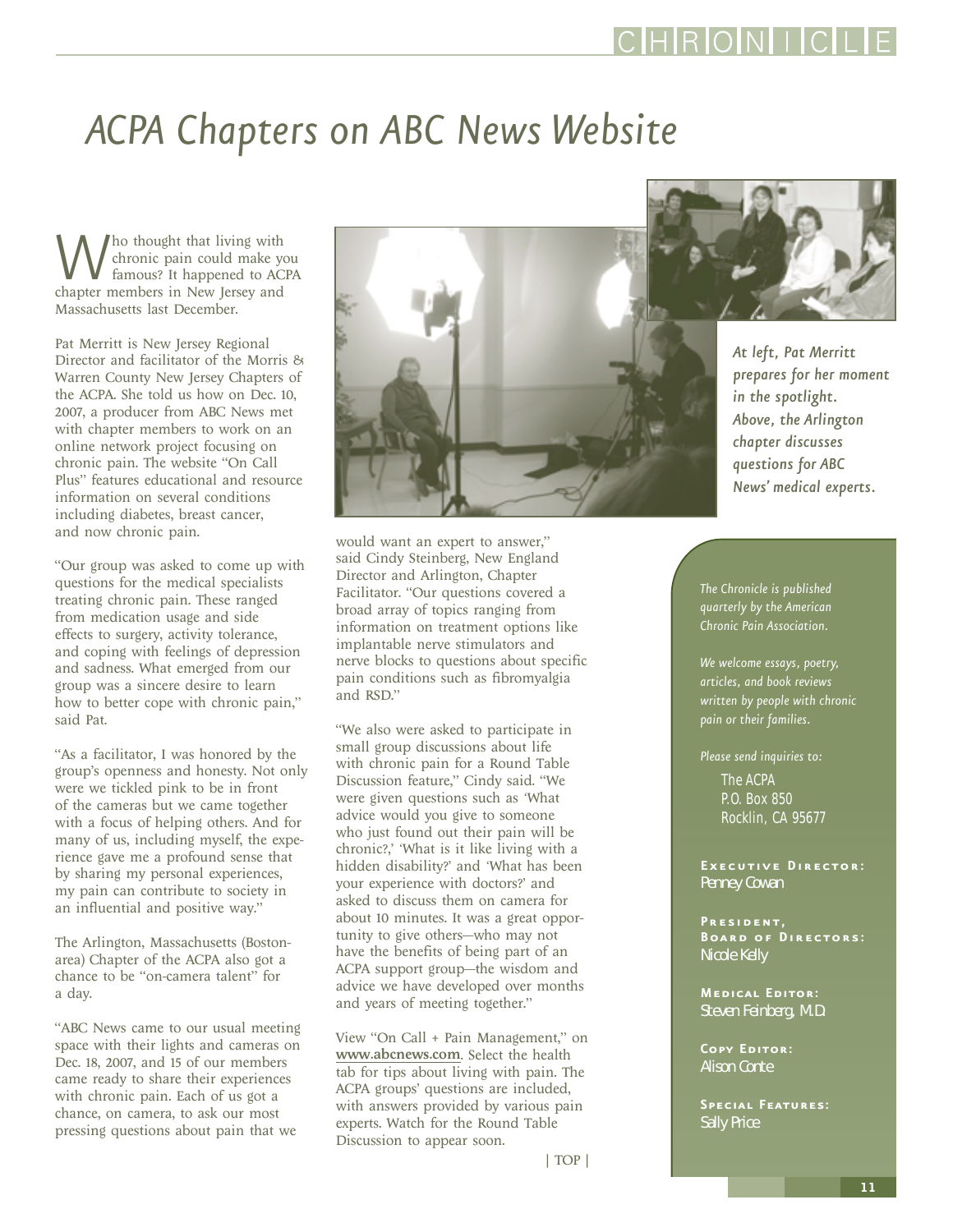**12**

### <span id="page-11-0"></span>*Book Reviews*

### *The Chronic Pain Care Workbook*

*By Michael J. Lewandowski, PhD* 

Reviewed by Samantha Nagy, ACPA Michigan Regional Director

I am extremely happy that I read this book. Dr. Lewandowski kept me intrigued, and coming back for more. Each chapter holds a wealth of useful information. Each time I set the book down, I found myself taking a close look at how I've been handling my chronic pain and how I could use the ideas from this book to help in my journey from patient to person. This is a very well-written book that is very easy to read and to understand.

Because the book is written in a workbook format, it's interactive and personalized. After completing the exercises and filling in your scorecard, you are able to create an individualized pain management plan based on your own needs. That's great because we all are unique, with different needs, and different goals.

Most of Dr. Lewandowski's thoughts and ideas mirror those of the "Patient to Person" manual. He is aware that there is so much more to living with chronic pain than just dealing with the pain itself. By reading this book, you will learn how behavior can affect pain and also those around you. I was able to assess my relationships with friends and family and learn where I should focus my attention to have healthier relationships. I also learned that by not working with my doctors as a team, I am probably not getting the most out of my medical care.

The book reveals the biological, psychological, and social effects on chronic pain. When it is broken down in this way, you may find it easier to assess the triggers of your pain.

*The Chronic Pain Care Workbook by Michael J. Lewandowski, PhD., New Harbinger Publications, 240 pages, http://www.newharbinger.com/ contributorinfo.cfm?ContribID=407*

*Understanding Pain by Harry J. Gould III, MD, PhD* 

Reviewed by Dave Duhrkoop

This book is for readers who want a more advanced understanding of pain.

The book is written by a doctor for medical personnel, nurses, and others who are already well versed in the psychological and psychological aspects of chronic pain. Some understanding of general chemistry, anatomy, and psychology would be a definite help to any readers interested in this publication. I would not recommend it for anyone who has not already been introduced to pain system pathology.

Still, this book has something to offer those who have less advanced studies. The author's discussion of the chemical and clinical aspects of chronic pain is plain enough. Dr. Gould has taken great care to make this writing more than just a clinical study. He has, in a fact, made some very abstract knowledge for the professional into a clean and tidy "this is how it works" methodology for his readers. This is not an exposé on how to treat chronic pain but an in-depth study of the incredible systems that seek a balance to the pain sufferer's plight.

*Understanding Pain; What It Is, Why It Happens, And How It's Managed, by Harry J. Gould, III, MD, PhD, published by: ANN Press (American Academy of Neurology), 2007*

CHRONIC

*Living Well With Chronic Pain by Jude Willhoff* 

Reviewed by Samantha Nagy, ACPA Michigan Regional Director

I was drawn to this book because the author, Jude Willhoff, has chronic pain and has personally experienced what her audience is going through. This book is very well written, easy to read and understand. I learned a lot from reading this book, mostly about a different treatment approach. When Ms. Willhoff was telling of her experiences with the chronic pain, it felt very familiar.

Willhoff shares her journal entries throughout the book, which made it a very personal reading experience. I also really enjoyed the quotes at the beginning of each chapter. She tells how she and others with chronic pain overcame their pain.

I would recommend this book to anyone with chronic pain and will be passing it around my group. I think there is a lot of information in this book that a lot of us with chronic pain may not be aware of, particularly the benefits of journaling.

*Living Well with Chronic Pain by Jude Willhoff, Thornton Publishing Inc., paperback, 208 pages, \$19.95 ISBN 1-932344-84-5, http://www.judewillhoff.com/ ChronicPain.html*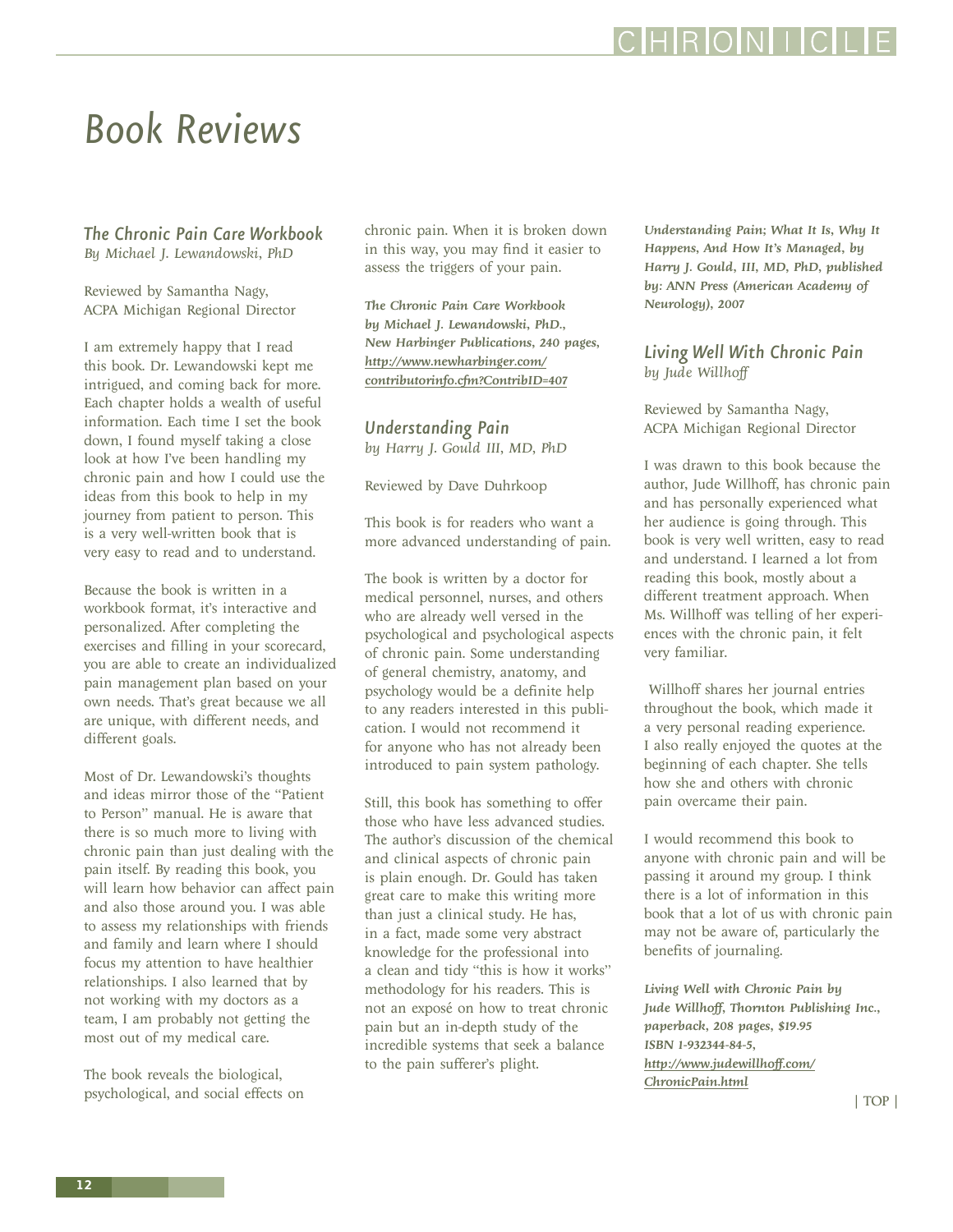## *Two Glasses of Wine*

**A** professor stood before his philosophy class. Wordlessly, he picked up a very large and empty mayonnaise jar and proceeded to fill it with golf balls. He then asked the students if the jar was full. They agreed that it picked up a very large and empty mayonnaise jar and proceeded to fill it with golf balls. He then asked the students if the jar was full. They agreed that it was.

The professor then picked up a box of pebbles and poured them into the jar. He shook the jar lightly. The pebbles rolled into the open areas between the golf balls. He then asked the students again if the jar was full. They agreed it was.

The professor next picked up a box of sand and poured it into the jar. Of course, the sand filled up everything else. He asked once more if the jar as full. The students said yes.

The professor then produced two glasses of wine from under the table and poured the entire contents into the jar, effectively filling the empty space between the sand. The students laughed.

"Now," said the professor, as the laughter subsided, "This jar represents your life. The golf balls are the important things; your family, your children, your health, your friends, and your favorite passions. If everything else was lost and only these remained, your life would still be full."

"The pebbles are the other things that matter, like your job, your house, and your car. The sand is everything else; the small stuff."

"If you put the sand into the jar first," he continued, "There is no room for the pebbles or the golf balls. The same goes for life. If you spend all your time and energy on the small stuff, you will never have room for the good things that are important to you."

"Pay attention to the things that are critical to your happiness. Play with your children. Get medical checkups. Take your partner out to dinner. Play another 18 holes or go skiing. There will always be time to clean the house and fix the disposal. Set your priorities and take care of the things that really matter. The rest is just sand."

One of the students raised her hand and inquired what the wine represented. The professor smiled. "I'm glad you asked. It just goes to show you that no matter how full your life may seem, there's always room for a couple of glasses of wine with a friend."

**Editor's note: We received this story via email, with no attribution.**